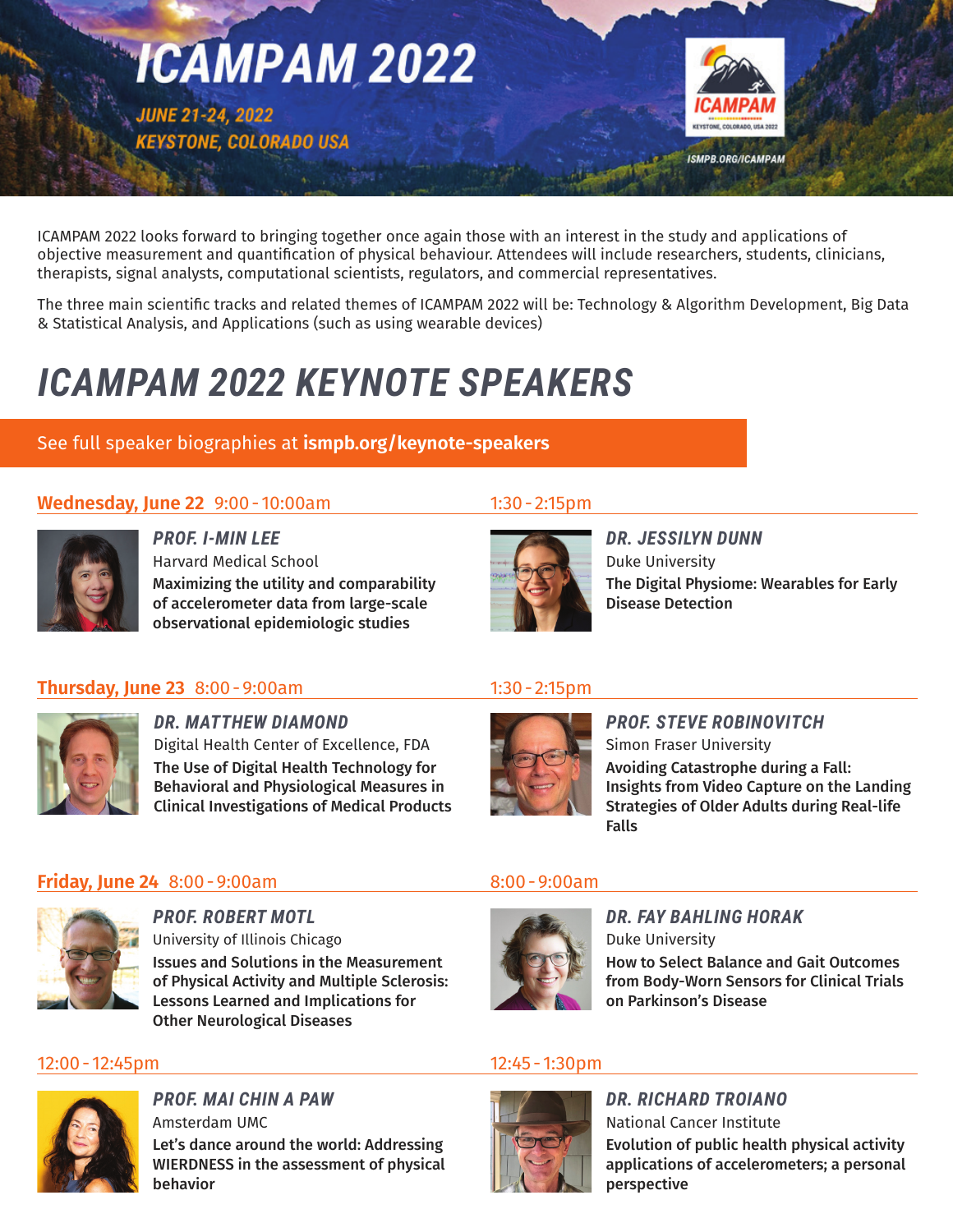

# *ICAMPAM 2022 PRE-CONFERENCE WORKSHOPS*

### **Tuesday, June 21**

| $9:30 - 11:00am$ | Workshop 1: Rewards and challenges of pairing wearable monitors with criterion measures of<br>energy expenditure                                                                                                                                                        |
|------------------|-------------------------------------------------------------------------------------------------------------------------------------------------------------------------------------------------------------------------------------------------------------------------|
|                  | <b>Dr. Kong Chen, National Institutes of Health</b>                                                                                                                                                                                                                     |
|                  | Seth Creasy, University of Colorado                                                                                                                                                                                                                                     |
|                  | Rob Brychta, National Institutes of Health                                                                                                                                                                                                                              |
|                  | <b>Ed Melanson</b> , University of Colorado                                                                                                                                                                                                                             |
|                  | Workshop 2: Using GPS data in physical behavior studies                                                                                                                                                                                                                 |
|                  | Alexis Le Faucheur, Department of Sport sciences and physical education,                                                                                                                                                                                                |
|                  | Ecole normale supérieure de Rennes                                                                                                                                                                                                                                      |
|                  | Jasper Schipperijn, Department of Sports Science and Clinical Biomechanics,<br>University of Southern Denmark                                                                                                                                                           |
| 11:30am - 1:00pm | Workshop 2 (continued): Using GPS data in physical behavior studies                                                                                                                                                                                                     |
|                  | Workshop 3: Using git and GitHub to track, disseminate, and maintain your physical behavior code<br>and data                                                                                                                                                            |
|                  | <b>D</b> Paul R. Hibbing, Center for Children's Healthy Lifestyles & Nutrition Children's Mercy Kansas City                                                                                                                                                             |
| $2:00 - 3:30$ pm | Workshop 4: Validating digital mobility tools: the Mobilise-D experience                                                                                                                                                                                                |
|                  | Silvia Del Din, Lisa Alcock, Translational and clinical Research Institute, Newcastle University<br><b>Björn Eskofier, Machine Learning and Data Analytics Lab, Department of Artificial Intelligence in</b><br>Biomedical Engineering, University of Erlangen-Nürnberg |
|                  | Workshop 5: Building consensus and standards for GPS use, processing, analysis, and reporting in<br>human health studies                                                                                                                                                |
|                  | Marta Jankowska, Department of Population Sciences, City of Hope                                                                                                                                                                                                        |
|                  | Amber L. Pearson, Department of Geography, Environment, and Spatial Sciences,<br>Michigan State University                                                                                                                                                              |
|                  | Workshop 6: Clinical-research relevant outcomes from free-living Physical Behaviour data - the use of<br>locus of activity, posture allocation and stepping behaviour to define Real World Outcomes (RWO)<br>Douglas Maxwell, Dr David Loudon, PAL Technologies Ltd.    |
| $4:00 - 5:30$ pm | Workshop 4 (continued): Validating digital mobility tools: the Mobilise-D experience                                                                                                                                                                                    |
|                  | Workshop 6 (continued): Clinical-research relevant outcomes from free-living Physical Behaviour<br>data - the use of locus of activity, posture allocation and stepping behaviour to define Real World<br>Outcomes (RWO)                                                |

## Register Now for ICAMPAM 2022: **[ismpb.org/registration](https://ismpb.org/registration/)**